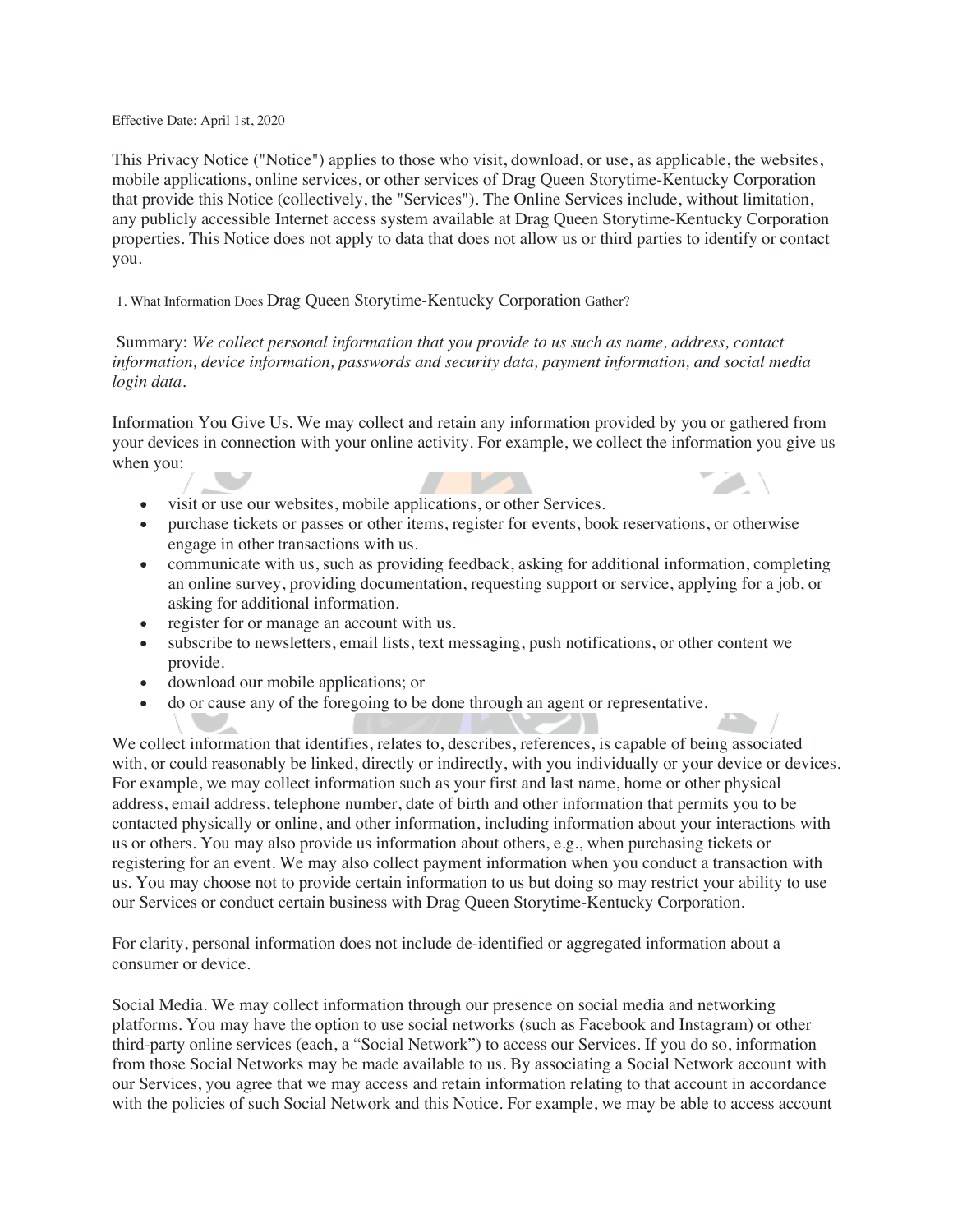or profile information that you have provided to the Social Network or information about your interactions with the Social Network.

Keep in mind that any information shared with or on a third-party platform such as a Social Network site is not subject to this Notice, rather it is subject to the policies of such third party. This is true even if such information is shared on a page, channel, area, or portion of such third-party platform that contains any Drag Queen Storytime-Kentucky Corporation marks, or brands or that is dedicated to any Drag Queen Storytime-Kentucky Corporation property, marks, or brands.

In addition, we may offer social networking features through our Services. Through participation in these features, you may choose to share information with us regarding your interests, hobbies, activities, geographic location, and likes and dislikes. We may also collect information about you that we receive from other users or from third-party applications or websites, such as data that is generated when another user tags you in a photo, video, or place, provides details about you, or indicates a relationship with you. Through ourselves or with third parties, we may keep track of transactions and connections that you make, applications that you use, feedback that you give to others, content that you provide or upload, how you respond to ads, and other actions that you take on the Services. We may also collect the email addresses of people you know (e.g., so that you can add them to your contacts).

Device and Web Browsing Information. We may collect information from your devices and about your web browser when you visit or use our Services. We may collect information such as:

• your IP address.

**Contract** 

- the type of browser, devices, and operating systems you use.
- identifiers associated with the devices you use to access our Services.
- the pages you visit and the features you use, including dates and times.
- if you navigated from or navigate to another website, the address of that website; and
- information regarding your internet service provider.

In addition, we may collect information about your activities on our Services through the use of cookies (see our Cookie Policy below for more information on how cookies are used and your rights to manage cookies), clear GIFs or web beacons, local shared objects, or Flash cookies, tracking pixel technology, or through other identifiers or technologies currently existing or as they may evolve or be developed over time. We refer to these technologies collectively as "Data Technologies."

We may allow third parties to use Data Technologies on our Services. The information collected by Data Technologies may be shared with and used by, us, by others acting on our behalf, or by third parties subject to their own privacy policies. Information collected by Data Technologies may be used on the Services or on other websites or services, including those that may not be operated by us.

Email. We may collect information regarding the effectiveness of our email and other communications with you. For example, we may know if you follow a link in an email, we send to you.

Geolocation. We may collect session and geolocation information from your device. Geolocation information includes data such as your device's precise physical location and may include GPS-based, Wi-Fi-based, or cell-based location information.

Information from Other Sources.

We may obtain information about you from other third parties. These may be public databases, Social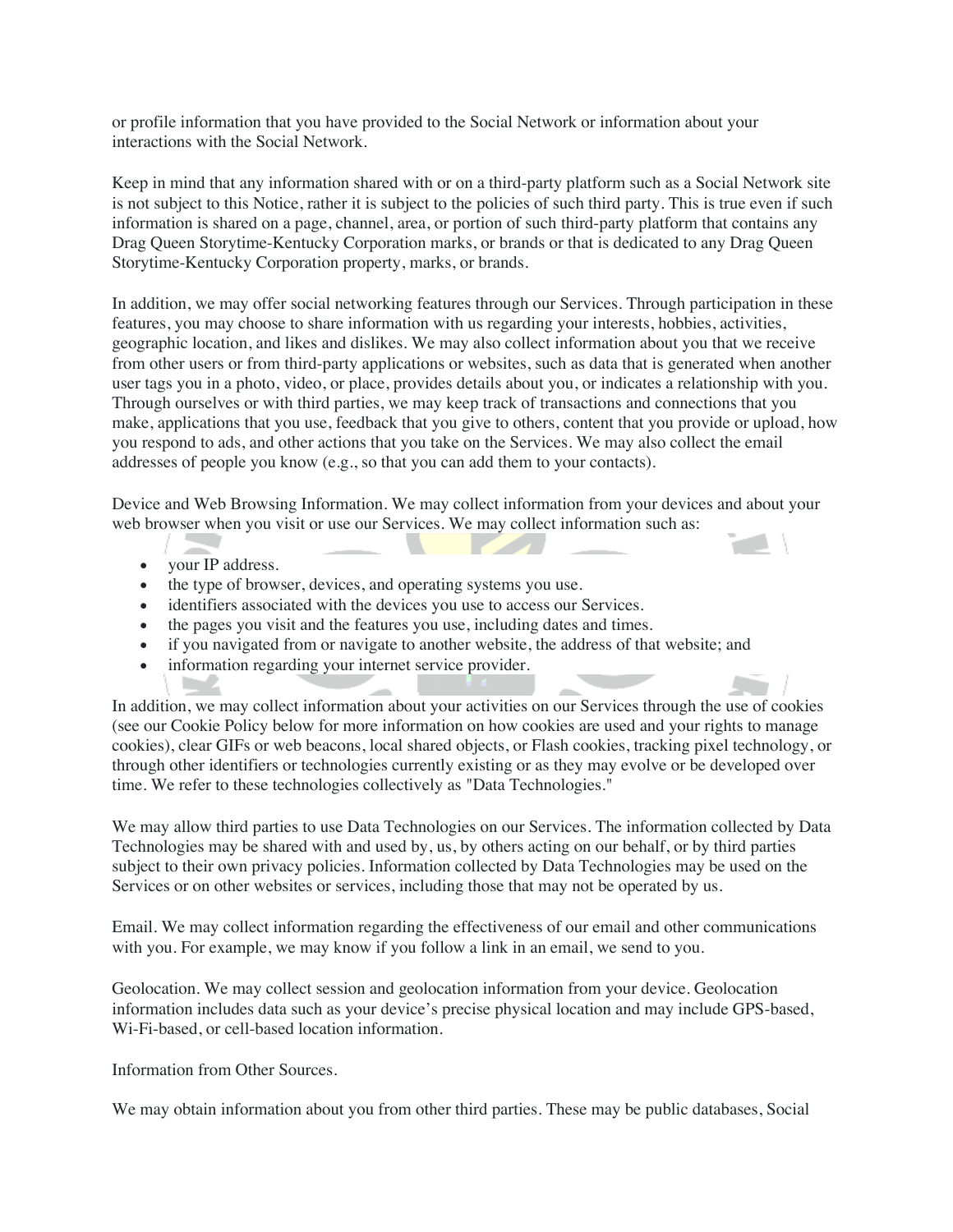Networks, third parties that interact with us in connection with the services we offer, or that interact with us to understand the success of our marketing strategies. This information may include social media profile information (name, gender, birthday, email current city, state, and country, user identification numbers for your contacts, profile picture and any other information that you choose to make public), information about your use of our Services, your use of other websites, your interests and preferences, and other information about you or your household. We and others may combine information about you.

We have collected the following categories of personal information from consumers within the last twelve (12) months:

| Category                                                                                                                           | <b>Examples</b>                                                                                                                                                                                                                                                                                                                                                                                                                                                                                                                         | <b>Collected</b> |
|------------------------------------------------------------------------------------------------------------------------------------|-----------------------------------------------------------------------------------------------------------------------------------------------------------------------------------------------------------------------------------------------------------------------------------------------------------------------------------------------------------------------------------------------------------------------------------------------------------------------------------------------------------------------------------------|------------------|
| A. Identifiers.                                                                                                                    | A real name, alias, postal address, unique<br>personal identifier, online identifier, Internet<br>Protocol address, email address, account name,<br>Social Security number, driver's license<br>number, passport number, or other similar<br>identifiers.                                                                                                                                                                                                                                                                               | YES              |
| B. Personal information<br>categories listed in the<br>California Customer Records<br>statute (Cal. Civ. Code §<br>$1798.80(e)$ ). | A name, signature, Social Security number,<br>physical characteristics or description, address,<br>telephone number, passport number, driver's<br>license or state identification card number,<br>insurance policy number, education,<br>employment, employment history, bank<br>account number, credit card number, debit card<br>number, or any other financial information,<br>medical information, or health insurance<br>information. Some personal information<br>included in this category may overlap with<br>other categories. | <b>YES</b>       |
| C. Protected classification<br>characteristics under<br>California or federal law.                                                 | Age (40 years or older), race, color, ancestry,<br>national origin, citizenship, religion or creed,<br>marital status, medical condition, physical or<br>mental disability, sex (including gender,<br>gender identity, gender expression, pregnancy<br>or childbirth and related medical conditions),<br>sexual orientation, veteran or military status,<br>genetic information (including familial genetic<br>information).                                                                                                            | YES              |
| D. Commercial information.                                                                                                         | Records of personal property, products or<br>services purchased, obtained, or considered, or<br>other purchasing or consuming histories or<br>tendencies.                                                                                                                                                                                                                                                                                                                                                                               | <b>YES</b>       |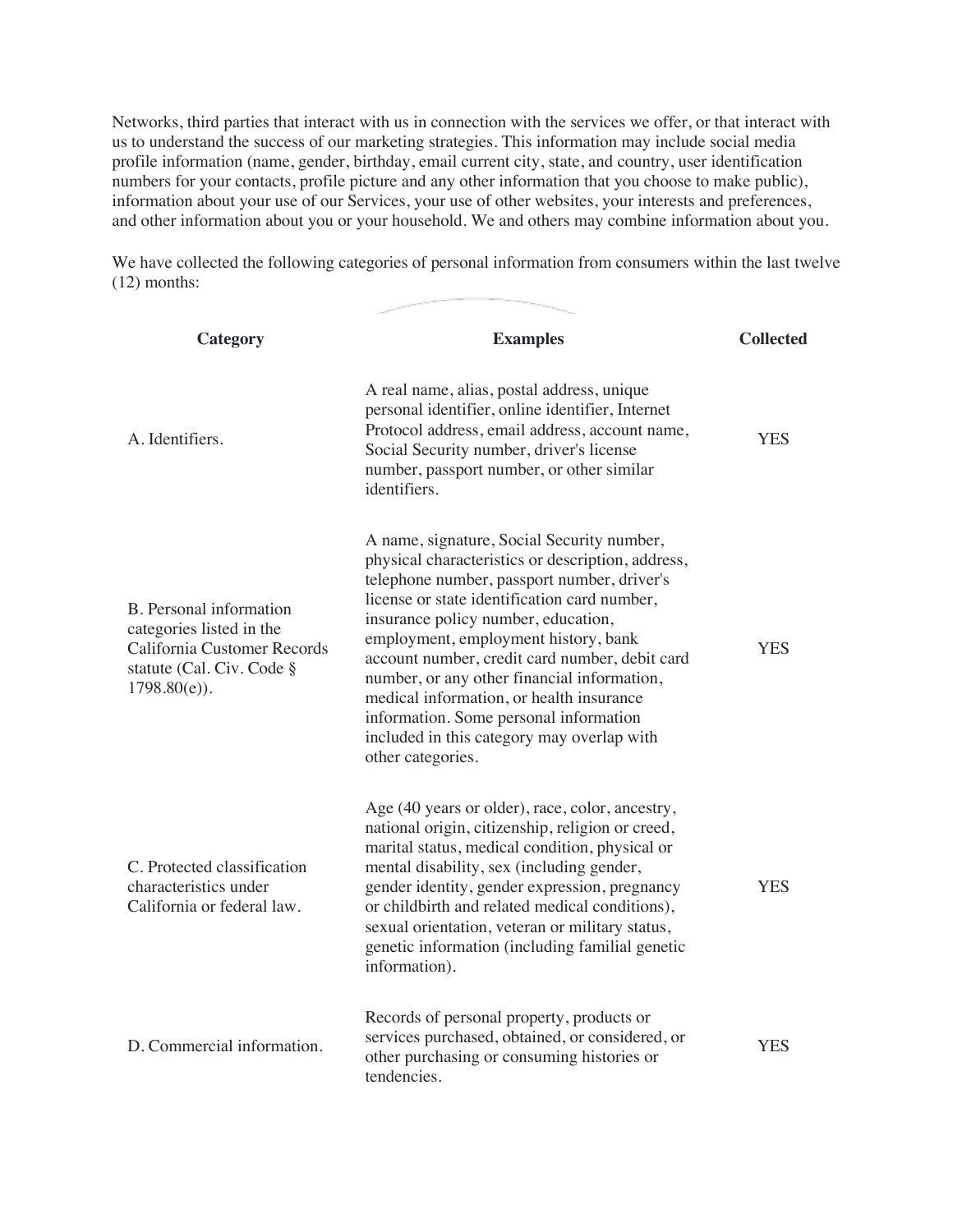| Category                                                                                                                                                    | <b>Examples</b>                                                                                                                                                                                                                                                                                                                                   | <b>Collected</b> |
|-------------------------------------------------------------------------------------------------------------------------------------------------------------|---------------------------------------------------------------------------------------------------------------------------------------------------------------------------------------------------------------------------------------------------------------------------------------------------------------------------------------------------|------------------|
| E. Biometric information.                                                                                                                                   | Genetic, physiological, behavioral, and<br>biological characteristics, or activity patterns<br>used to extract a template or other identifier or<br>identifying information, such as, fingerprints,<br>faceprints, and voiceprints, iris or retina scans,<br>keystroke, gait, or other physical patterns, and<br>sleep, health, or exercise data. | N <sub>O</sub>   |
| F. Internet or other similar<br>network activity.                                                                                                           | Browsing history, search history, information<br>on a consumer's interaction with a website,<br>application, or advertisement.                                                                                                                                                                                                                    | <b>YES</b>       |
| G. Geolocation data.                                                                                                                                        | Physical location or movements.                                                                                                                                                                                                                                                                                                                   | <b>YES</b>       |
| H. Sensory data.                                                                                                                                            | Audio, electronic, visual, thermal, olfactory, or<br>similar information.                                                                                                                                                                                                                                                                         | N <sub>O</sub>   |
| I. Professional or<br>employment-related<br>information.                                                                                                    | Current or past job history or performance<br>evaluations.                                                                                                                                                                                                                                                                                        | N <sub>O</sub>   |
| J. Non-public education<br>information (per the Family<br><b>Educational Rights and</b><br>Privacy Act (20 U.S.C.<br>Section 1232g, 34 C.F.R. Part<br>99)). | Education records directly related to a student<br>maintained by an educational institution or<br>party acting on its behalf, such as grades,<br>transcripts, class lists, student schedules,<br>student identification codes, student financial<br>information, or student disciplinary records.                                                 | N <sub>O</sub>   |
| K. Inferences drawn from<br>other personal information.                                                                                                     | Profile reflecting a person's preferences,<br>characteristics, psychological trends,<br>predispositions, behavior, attitudes,<br>intelligence, abilities, and aptitudes.                                                                                                                                                                          | <b>YES</b>       |

2. How Does Drag Queen Storytime-Kentucky Corporation Use Information About Me?

Summary: *We process your information for purposes based on legitimate business interests, the fulfillment of contracts or transactions with you, compliance with our legal operations, and/ or with your consent.*

We, and others acting on our behalf, may use the information that we gather to operate our businesses through a variety of business purposes described below.

Facilitate Account Creation and Support. If you establish an account with us, we may use information about you to manage or support your account. We may identify your use of our Services from different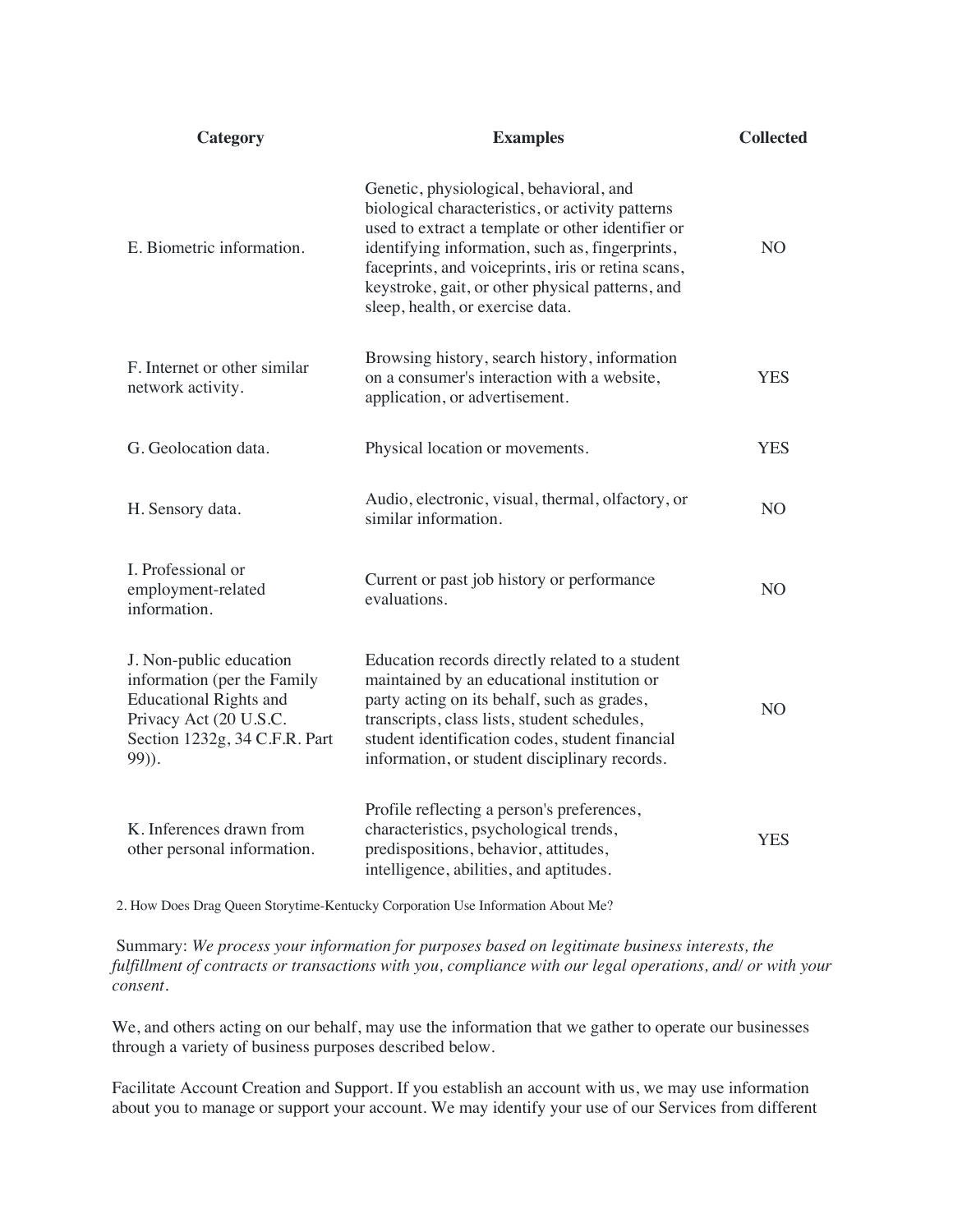devices, and we may use the information we collect from you and receive from others to optimize your use of the Services and our services as you use different devices. If you choose to link your account with us to a third-party account (such as your Google, Apple, or Social Network accounts), we use the information you allowed us to collect from those third parties to facilitate account creation, the login process, and to provide account-related support.

Advertise and Promote Products and Services. We may use the information we gather to market, advertise, offer, provide, or personalize products and services from us. For example, we may customize the content, advertising, communications, and promotions to reflect your preferences, interests, or prior interactions with us and others.

Deliver Targeting Advertising. We may use your information to develop and display content and advertising (and work with third parties who do so) tailored to your interests and/or location and to measure its effectiveness.

Fulfill and Manage Orders. We may use the information that we gather in order to provide our services to you, including fulfilling and managing orders, payments, returns, and exchanges, and otherwise carrying out our contractual obligations.

Administer prize draws and competitions. We may use your information to administer prize draws and competitions when you elect to participate in competitions.

Make Other Contacts. We may use the information we gather to contact you through telephone, text, email, chat, or other means as permitted by law.

Improve and Evolve our Services. We may use the information that we gather in order to evaluate and improve our services, including improving our Services and researching, analyzing, and developing new products and services. We may also use your information to request feedback and to contact you about your use of our Services.

Protection of Ourselves and Others. We may use the information that we gather to protect our own and others' rights and property, including the protection of our affiliates, customers, and members of the public. We may use and share the information we gather to comply with the law (including cooperation with regulators or officials), legal process or legal advice, and for the safety and security of our Services including preventing fraud, theft, and injury to you, us, or others. Enforcement and Legal Requests. We may use the information that we gather to enforce the terms, conditions, and policies of our Services or other agreement with you. If we receive a subpoena or other legal request, we may need to inspect the information we hold to determine how to respond.

Operate and Support our Services. We may use the information that we gather for other business purposes. For example, we may use the information that we collect or receive to analyze and identify usage trends, determine the effectiveness of our promotional campaigns, provide you with information and notices concerning services you have requested, send you knew feature information, to send you information about changes to our terms, conditions, and policies, to provide support and assistance that you request, to evaluate and improve our Services, products, services, marketing, and your experience, or to diagnose or address technical problems in the operation of our Services or other services.

3. Does this Notice Apply to Other Websites?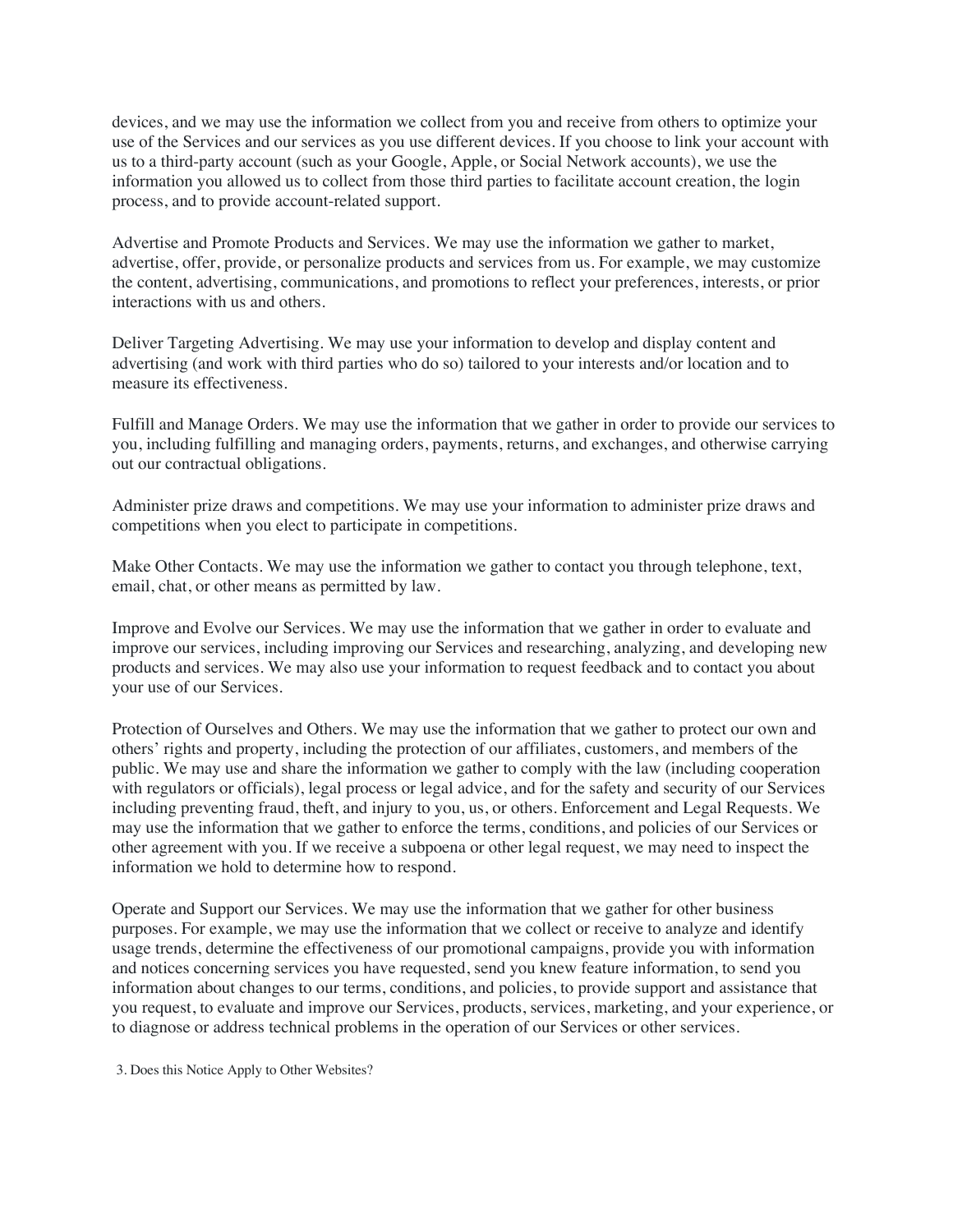Summary: *This Notice only addresses our own information practices. It does not apply to third-party websites.*

This Notice does not apply to information you share with third parties even if we link to those third parties on our websites or other online Services. These third parties may have their own privacy policies governing their use of information which policies you can access from their websites. Please note that other parties may collect personally identifiable information about your online activities over time and across different websites when you use our Services. We are not responsible for the safety of any information that you share with third parties, including those who may advertise on our Services but are otherwise unaffiliated with us.

4. When Does Drag Queen Storytime-Kentucky Corporation Share Information?

Summary: *Summary: We may share your information with your consent, to comply with laws, to protect or enforce legal rights, or for business purposes.*

Compliance with Laws. We may disclose your information where we are legally required to do so in order to comply with applicable law, governmental requests, a judicial proceeding or legal processes, such as in response to a court order or a subpoena (including in response to public authorities to meet national security or law enforcement requirements).

Legal Rights. We may disclose your information where we believe it is necessary to investigate, prevent, or take action regarding potential violations of our policies, suspected fraud, situations involving potential threats to the safety of any person, illegal activities, or as evidence in litigation in which we are involved.

Business Purposes. We may share the information we gather, including your personal information for business purposes as further described below.

We may share information with third-party vendors, service providers, contractors, or agents who help us operate our business or provide services on our behalf and who require access to such information to do so. These service providers include those who may provide payment processing services, email delivery services, help us verify identities and backgrounds, those who help us handle your account or provide customer service, analytics companies, advertising networks, and others, such as those that provide Data Technologies on our Services.

We may share information with our corporate affiliates (meaning our parent company and any subsidiaries, or other companies that we control or that are under common control with us) for their business purposes, to provide services, or to perform marketing. We may also participate in joint ventures with others, and we may share information as part of such joint ventures. We may share information with other selected third parties, including those who may use the information we provide to send you offers that may be of interest to you.

We may share information with third parties who help us develop and promote products and services, including joint marketing, or to help us customize advertisements, offers, or other communications to you. We may also use third-party advertising companies to serve ads when you visit the Services. These companies may use information about your visits to our websites and other websites that are contained in web cookies and other tracking technologies in order to provide advertisements about goods and services of interest to you. (See our Cookie Policy below for more information on how cookies are used and your rights to manage cookies) We may share information we have collected from you in connection with or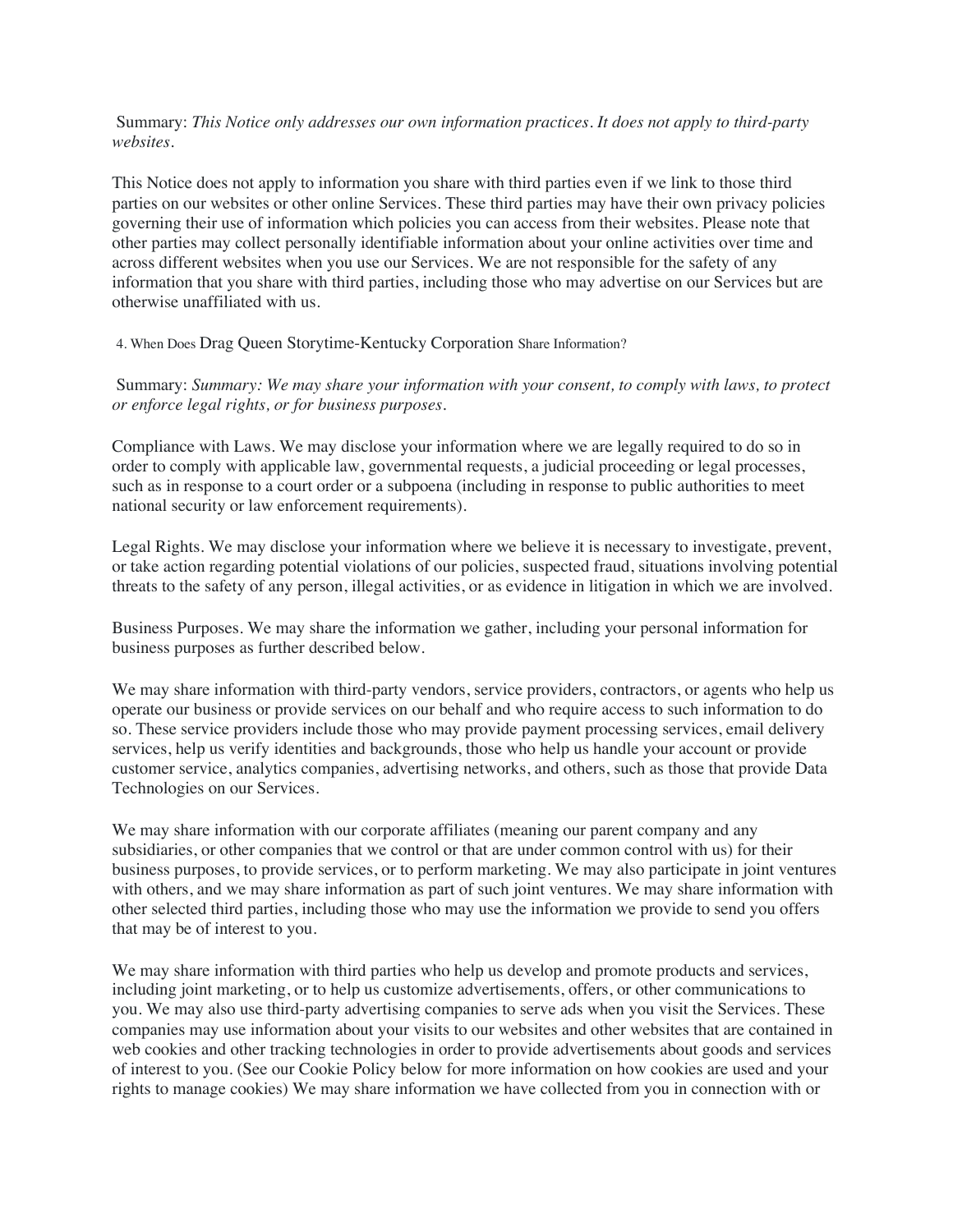during the negotiations of, the financing, sale, or merger of our business or the transfer of all or any of our assets.

Consent. We may disclose your personal information for any other purpose with your consent.

In the preceding twelve (12) months, we have disclosed the following categories of personal information for a business purpose:

| Category                                                                       | <b>Purpose</b>                                                                                                                                                                                                                                                                                                                               |  |
|--------------------------------------------------------------------------------|----------------------------------------------------------------------------------------------------------------------------------------------------------------------------------------------------------------------------------------------------------------------------------------------------------------------------------------------|--|
| Category A: Identifiers.                                                       | Maintaining or servicing accounts, providing customer<br>service, processing or fulfilling orders and transactions,<br>verifying customer information, processing payments,<br>providing financing, providing advertising or marketing<br>services, providing analytic services, or providing similar<br>services on behalf of the business. |  |
| Category B: California Customer<br>Records personal information<br>categories. | Processing payments.                                                                                                                                                                                                                                                                                                                         |  |
| Category D: Commercial<br>information.                                         | Auditing related to a current interaction with the consumer<br>and concurrent transactions, including, but not limited to,<br>counting ad impressions to unique visitors, verifying<br>positioning and quality of ad impressions, and auditing<br>compliance with this specification and other standards.                                    |  |
| Category F: Internet or other<br>similar network activity.                     | Website analytics services for maintenance, monitoring, and<br>planning operations. Also used for debugging to identify and<br>repair errors that impair existing intended functionality.                                                                                                                                                    |  |
| Category G: Geolocation data.                                                  | Auditing related to a current interaction with the consumer<br>and concurrent transactions, including, but not limited to,<br>counting ad impressions to unique visitors, verifying<br>positioning and quality of ad impressions, and auditing<br>compliance with this specification and other standards.                                    |  |
| Category K: Inferences drawn<br>from other personal information.               | Marketing services.                                                                                                                                                                                                                                                                                                                          |  |

In the preceding twelve (12) months we have sold the following categories of personal information.

Category A: Identifiers Category D: Commercial information.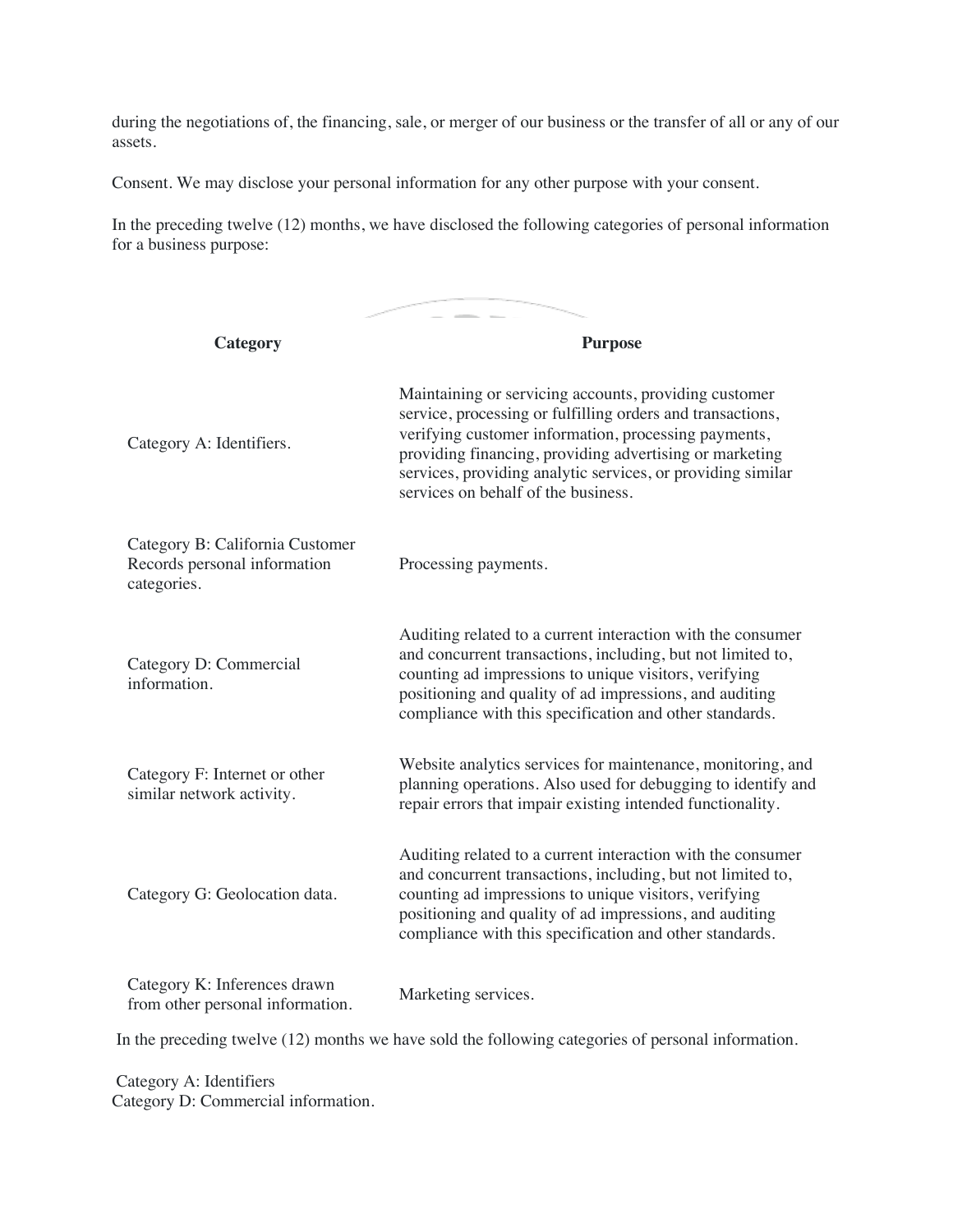Category F: Internet or other similar network activity. Category G: Geolocation data. Category K: Inferences drawn from other personal information.

### 5. What Choices and Rights Do I Have Regarding My Information?

Summary: *Users of our Services have certain access, deletion, portability, and non-discrimination rights with respect to their personal information.*

## *Right to Access Personal Information*

You have the right to request that we disclose certain information to you about our collection and use of your personal information over the past 12 months. Once we receive and confirm your Verifiable Consumer Request (as defined below), we will disclose to you:

- Confirmation of whether we are processing your personal information or not.
- If we have processed any of your personal information, a copy of your personal information.
- The purpose for processing of your personal information.
- The categories of personal information we collected about you.
- The categories of sources for the personal information we collected about you.
- Our business or commercial purpose for processing that personal information.
- The categories of third parties with whom we share that personal information.
- If we sold or disclosed your personal information for a business purpose, two separate lists disclosing:<br>o sale
	- sales, identifying the personal information categories that each category of recipient purchased; and
	- o disclosures for a business purpose, identifying the personal information categories that each category of recipient obtained.
- If requested, we will provide your personal information to a third party, or in a format reasonably suitable for transfer to a third party (also called a data portability request).

# *Deletion Request Rights*

You have the right to request that we delete any of your personal information that we collected from you and retained, subject to certain exceptions. Once we receive and confirm your Verifiable Consumer Request, we will delete (and direct our service providers to delete) your personal information from our records, unless an exception applies.

We may deny your deletion request if retaining the information is necessary for us or our service providers to:

- 1. Complete the transaction for which we collected the personal information, provide a good or service that you requested, take actions reasonably anticipated within the context of our ongoing business relationship with you, or otherwise perform our contract with you.
- 2. Detect security incidents, protect against malicious, deceptive, fraudulent, or illegal activity, or prosecute those responsible for such activities.
- 3. Exercise free speech, ensure the right of another consumer to exercise their free speech rights, or exercise another right provided for by law.
- 4. Comply with a legal obligation.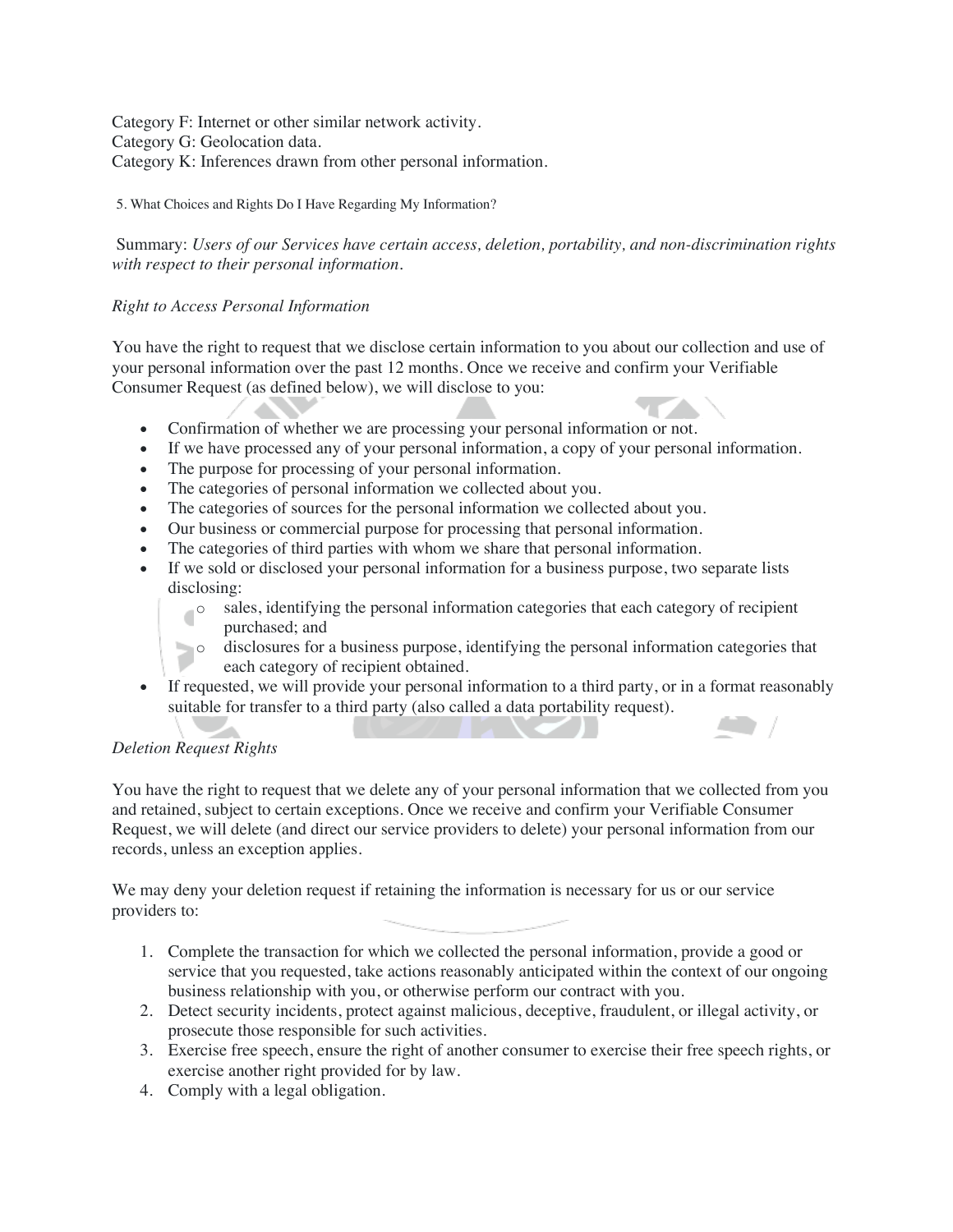5. Make other internal and lawful uses of that information that are compatible with the context in which you provided it. For example, keeping a record of what information we provided to you requires us to maintain some of your personal information.

### *Do Not Sell Rights*

Our websites have a link labeled "Do Not Sell My Personal Information". When you select this option, our website sends a signal to third parties associated with our site telling them not collect data associated with you. For more information see https://docs.osano.com/article/95-iab-ccpa-framework.

Any further requests must be performed by contacting us directly using the contact information provided below.

## *Exercising Access, Data Portability, and Deletion Rights – Verifiable Consumer Request*

To exercise the access, data portability, and deletion rights described above, please submit a Verifiable Consumer Request to us by either:

- Calling us at 5022948092
- Info@dqstky.org Please add in subject line EADPADR

Only you or an authorized agent (designated by a written authorization signed by you) may make a Verifiable Consumer Request related to your personal information. You may also make a Verifiable Consumer Request on behalf of your minor child.

You may only make a Verifiable Consumer Request for access or data portability twice within a 12 month period. The Verifiable Consumer Request must:

- Provide sufficient information to allow us to reasonably verify you are the person about whom we collected personal information or are an authorized representative of such person.
- Describe your request with sufficient detail to allow us to properly understand, evaluate, and respond to it.

We cannot respond to your request or provide you with personal information if we cannot verify your identity or authority to make the request and confirm the personal information relates to you. Making a Verifiable Consumer Request does not require you to create an account with us. We will only use personal information provided in a Verifiable Consumer Request to verify the requestor's identity or authority to make the request.

### *Response Timing and Format*

We endeavor to respond to Verifiable Consumer Requests within 30 days of their receipt. If we require more time (up to 90 days), we will inform you of the reason and extension period in writing. If you have an account with us, we will deliver our written response to that account. If you do not have an account with us, we will deliver our written response by mail or electronically, at your option. Any disclosures we provide will only cover the 12-month period preceding the date of receipt of the Verifiable Consumer Request. The response we provide will also explain the reasons we cannot comply with a request, if applicable. For data portability requests, we will select a format to provide your personal information that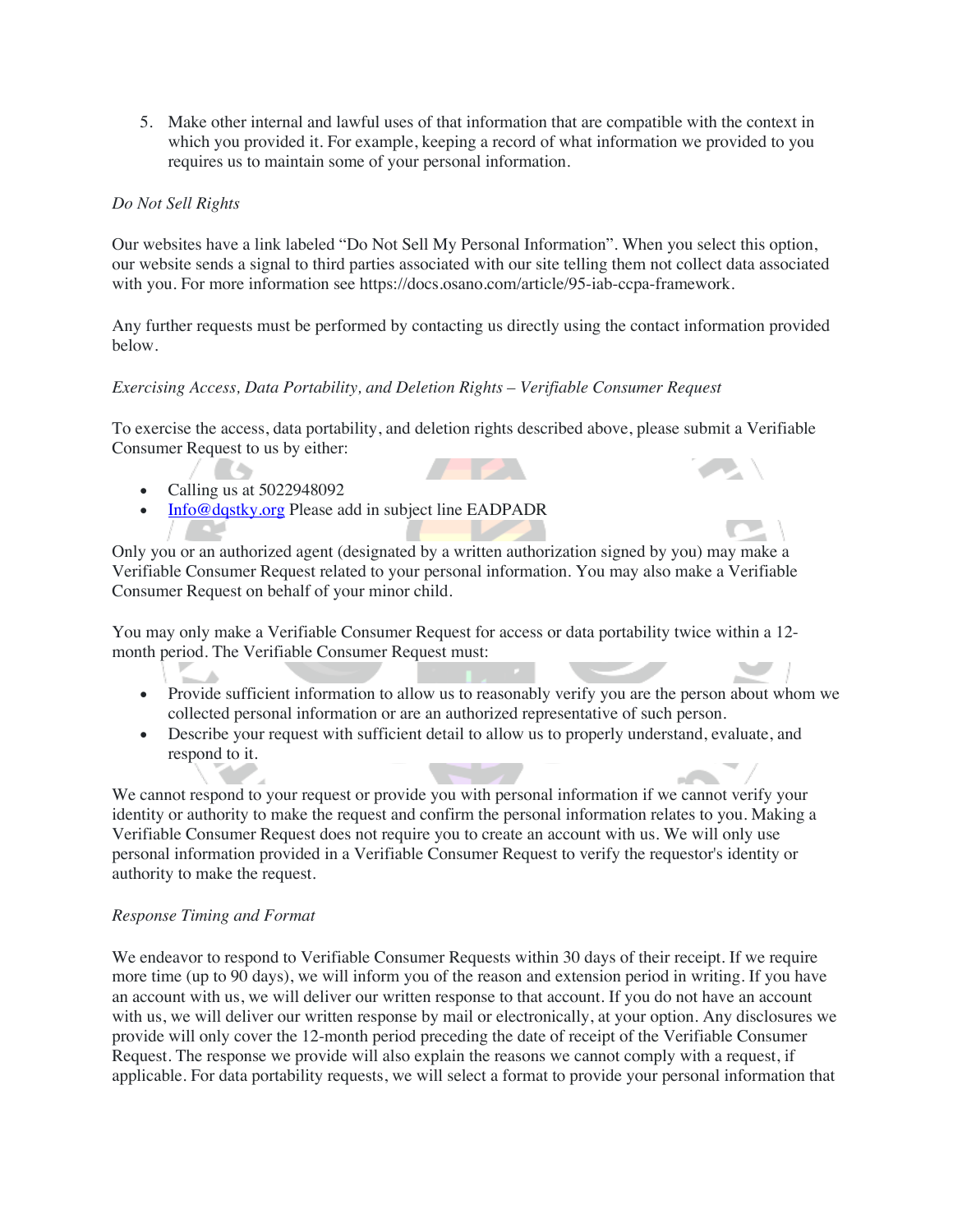is readily useable and should allow you to transmit the information from one entity to another entity without hindrance.

We do not charge a fee to process or respond to your Verifiable Consumer Request unless it is excessive, repetitive, or manifestly unfounded. If we determine that the request warrants a fee, we will tell you why we made that decision and provide you with a cost estimate before completing your request.

### *Non-Discrimination*

We will not discriminate against you for exercising any of your privacy choices or rights listed above. We will not do any of the following due to your decisions with respect to your data privacy choices:

WW.

- Deny you goods or services.
- Charge you different prices or rates for goods or services, including through granting discounts or other benefits, or imposing penalties.

**ITALIA** 

• Provide you a different level or quality of goods or services.

**Contract** 

• Suggest that you may receive a different price or rate for goods or services or a different level or quality of goods or services.

## *Additional Rights Applying Only to Residents of the European Economic Area*

Residents of the European Economic Area may:

- Request corrections are made to inaccurate personal information.
- Provide additional information to complete any incomplete personal information.
- Request, in certain situations, restrictions on the processing of your personal information and object to the processing of your personal information.

Additionally, no personal information of a resident of the European Economic Area will be used by Drag Queen Storytime-Kentucky Corporation to make a decision regarding such resident solely by automated means without any human involvement or in connection with automated processing of personal data to evaluate certain things about an individual.

In addition to the rights and choices described above, you may limit and control the information provided to us in several ways. However, please keep in mind that you may not be able to use all features of our Services if you limit the information you share with us.

- S Tru • You are not required to register for an account.
- You may update the information provided in your online account by logging on to your account and editing that information.
- You may unsubscribe from promotional emails from us by following the unsubscribe link included in each such email.
- Your browser and your device may provide you the option to limit the use of cookies or other Data Technologies. You should consult the documentation for your browser or device for more information. Your device may have settings that allow you to prevent sharing geolocation information with us. You should consult your device's settings or help documentation for more information about exercising these options.

6. How Does Drag Queen Storytime-Kentucky Corporation Address the California Consumer Privacy Act?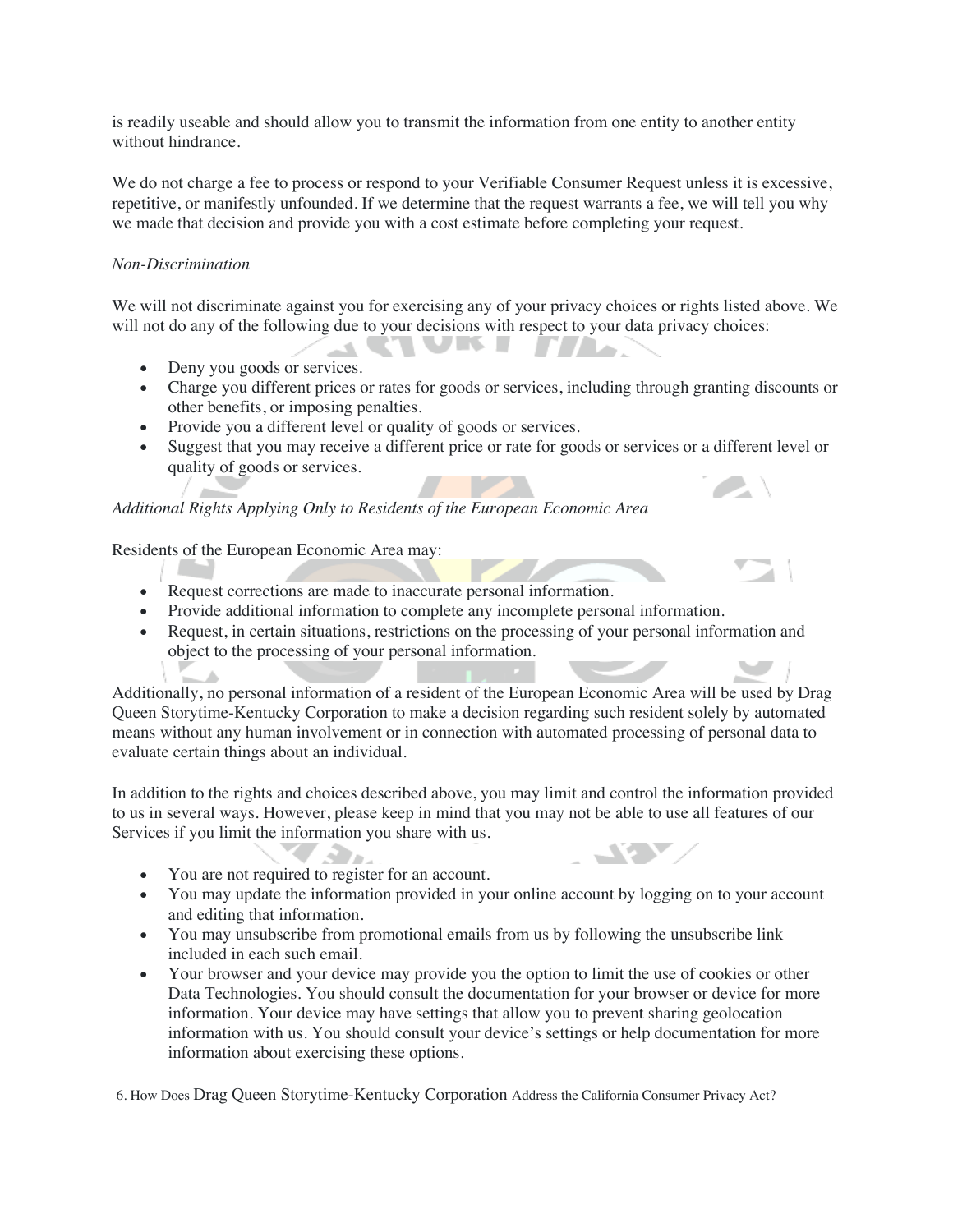Please review the choices and rights described in Section 4 above which, along with the rest of this Notice, are intended to comply with the California Consumer Privacy Act of 2018 (the "CCPA"). Any terms defined in the CCPA shall have the same meaning when used in this Notice.

7. How Does Drag Queen Storytime-Kentucky Corporation Handle Do Not Track Signals?

We honor them and do not track, place cookies, or use advertising when a Do Not Track browser mechanism is in place.

8. How Does Drag Queen Storytime-Kentucky Corporation Use Cookies?

Please see below for Drag Queen Storytime-Kentucky Corporation policy regarding the use of cookies.

Cookie Policy

#### *What is a cookie?*

Cookie is a term for a packet of data that a computer receives from a website to help the website keep track of visits and activity. There are many different types of cookies that perform different activities.

#### *How We Use Cookies*

The Services may place cookies on your browser for a variety of reasons detailed below. Unfortunately, in most cases there are no industry standard options for disabling cookies without completely disabling the functionality and features they add to our Services. It is recommended that you leave on all cookies if you are not sure whether you need them or not in case they are used to provide a service that you use.

### *Disabling Cookies*

You can prevent the setting of cookies by adjusting the settings on your browser (see your browser Help for how to do this). Be aware that disabling cookies will affect the functionality of this and many other websites that you visit. Disabling cookies will usually result in also disabling certain functionality and features of the Services. Therefore, it is recommended that you do not disable cookies.

Additionally, our websites have an integrated cookie consent tool. The cookie consent tool can be utilized to customize your cookie preferences. The tool will record when you have consented to our cookie policy and will ask for consent periodically to ensure you stay up-to-date with changes to our cookie and privacy policies. The cookie consent tool specifically controls the marketing cookies and analytical cookies set by using our Services. Essential cookies cannot be disabled.

### *The Cookies We Set*

- Account related cookies:
	- $\circ$  If you create an account with us, we will use cookies for the management of the signup process and general administration. These cookies will usually be deleted when you log out; however, in some cases they may remain afterwards to remember your preferences with respect to Services when logged out.
- Login related cookies: